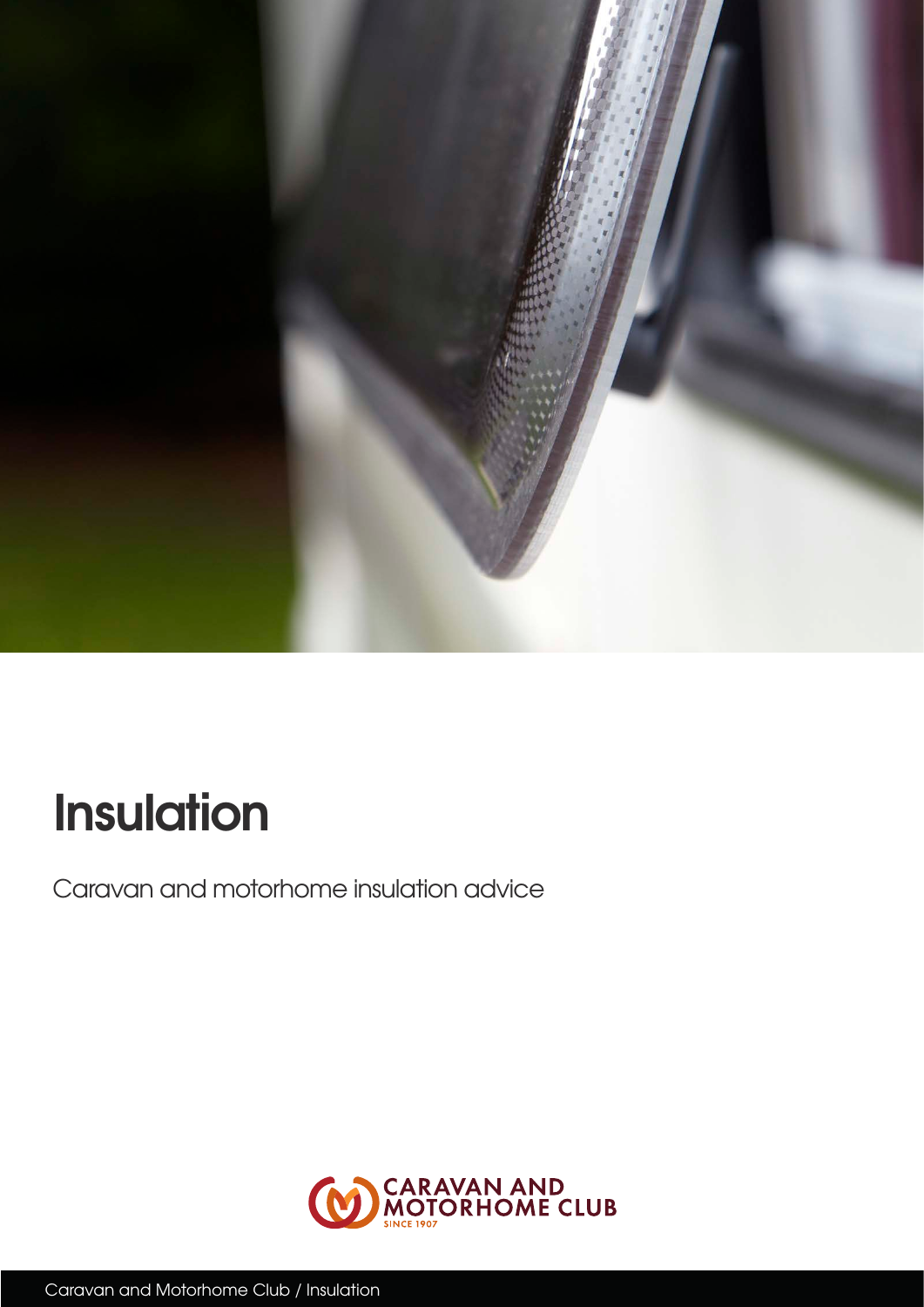# **Insulation**

## Caravan and motorhome insulation advice

The information below covers practical information on improving insulation, as well as a list of useful contacts who can help.

#### Insulation

#### **Glass fibre wall insulation**

This type of insulation is found in the older (generally prior to the early 1980s or so) timber framed caravans of traditional 'coachbuilt' construction, and has the disadvantage of sagging in the vertical sections, leaving the upper portions unprotected. Glass fibre is still sometimes used in areas such as some caravan roof cavities, where the shape of the roof makes it impractical to use expanded polystyrene, and in some panel van conversion homes.

#### **Expanded polystyrene insulation**

This replaced glass fibre because of its rigidity, and then became the obvious material for bonded walls and floors once 'sandwich' construction became commonplace in the 1980s.

Sandwich bonding is the current construction technique used by most caravan manufacturers and coachbuilt motorhome converters in an effort to reduce weight and cost. This doubles as insulation, the 'filling' being either expanded polystyrene (white) or Styrofoam (blue) insulation. The amount of insulation varies, with 22-25mm thickness on average, usually more in the 'winterised' vehicles and in the floor area.

## Condensation

One of the main problems of inadequate insulation - apart from feeling cold - is condensation.

In any confined living area there will be more than average humidity in the air because of the moisture in our breath coupled with that caused by the domestic activities of washing, boiling kettles, simmering saucepans etc. The more confined the living space the higher the atmosphere's relative humidity.

It is inevitable that this humidity will condense on any cool surface, for example on windows, walls and also underneath mattresses and other soft furnishings.

### Improving your insulation

Little needs to be done to improve wall insulation in modern caravans or motorhomes, although there are certain wall coverings available, made from PVC/Vinyl foam, which can help to keep inner walls warmer and thus reduce condensation. Older models could benefit from this treatment too, but to replace or repair the glass fibre insulation is a major task involving stripping the vehicle down.

One area where a major improvement can often be made is the floor, which may not be as well insulated as the walls. Foam sheeting, which has fire retardant properties, preferably 25mm or thicker, is quite easy to cut and stick to the underside of the caravan. Take care to use the correct adhesive - contact adhesive, such as Evostick, is usually recommended. For large sheets, additional support can be provided using large plywood battens, screwed into place. A thick foam backed carpet will also be beneficial.

The Club does not endorse the listed products and you should satisfy yourself as to their suitability. As always, check that the installation of an after-market accessory does not invalidate your Warranty.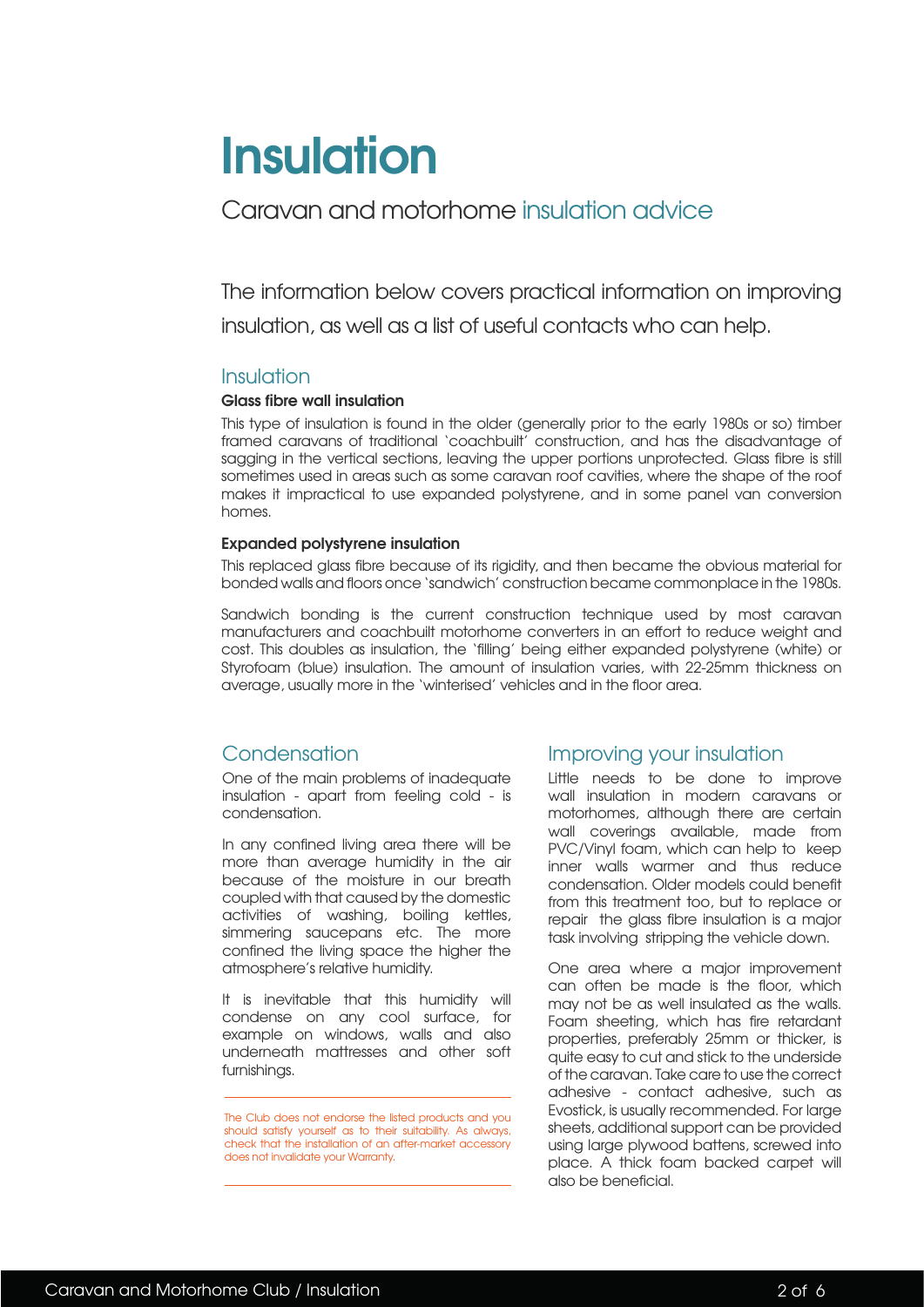#### **Windows**

Double skinned acrylic windows are fitted as standard in nearly all modern caravans and motorhomes but older models can be updated, either by replacing existing windows with new units, or by the DIY addition of perspex/acrylic sheeting on the inside. Your hardware store should be able to supply flexible UV stabilised acrylic sheet that can be cut to size.

This can be edged with rubber draught insulating strips and small brass screws used to fix this to the caravan wall. In summer, the sheet can be removed and the brass screws replaced to avoid unsightly holes. Thermal linings added to curtains may also help reduce condensation.

For the non-double glazed cab windows of motorhomes, thermal screens can be fitted which attach to the inside or outside of the windows while the vehicle is on site.

#### **Misting**

Dometic Ltd. sells Seitz caravan windows and advises that the acrylic used in doubleglazed caravan windows is to some degree hygroscopic. This means that under certain conditions moisture will slowly permeate the material. For this reason acrylic caravan windows are not sealed units, so any moisture can escape from between the panes. Under most circumstances there will be no significant moisture between the panes, but it can occur if it is cool outside, the air inside is moist and the inside of the caravan becomes warm very quickly. In this case condensation can form between the panes, as the temperatures and humidity do not have time to balance.

To clear condensation, if your window has plugged ventilation holes, remove the plugs, park your caravan with the affected window(s) slightly open and towards the direct sun. This will slowly draw the moisture out of the air between the panes and from the panes themselves. It is impossible to say how long this will take; it all depends on how much moisture is there and on the conditions. You may need to be patient! The process can be speeded up by placing a warm, dry towel against the outside pane in hot sunshine.

Please be aware that the condensation can appear to go away, only to come back very quickly. This is because there is still moisture within the hydroscopic acrylic material, which needs longer to be drawn out.

To prevent condensation forming in the future, it is important that there is adequate ventilation in the caravan to prevent the build-up of moist air inside. In particular, make sure the ventilation provided by the manufacturer is not blocked. Also, provide additional ventilation by:

- **6** leaving roof lights ajar
- **•** leaving any partition doors open
- **6** not leaving water in the sink when you are not using it
- **6** not having the caravan too warm inside at night
- $\blacksquare$  increasing the ventilation in wet or humid weather



#### **Heating**

It must be remembered that gas heaters which do not have an intake and exhaust flue to the outside of the caravan will greatly increase the likelihood of condensation - one of the main by-products of burning gas is water.

Space heating systems, including central heating, which employ the use of flues for air intake and removal of burned gases, are obviously the best bet for continuous use in winter.

To be totally safe, any form of gas heating should not be left on whilst the caravan occupants are sleeping, for although, in theory, flued heaters with fixed ventilation together with some adjustable ventilation (eg windows) are safe, situations have arisen where an underfloor flue has been blocked by drifting snow or wind-blown rubbish, sometimes with fatal results.

#### **Ventilation**

From September 1998, all new caravans and motorhomes meeting European Standards (i.e. the overwhelming majority of caravans and many motorhomes built in the UK, plus some imported models) have a specified minimum area of fixed ventilation. This minimum is less than that specified previously by a British Standard for caravans only,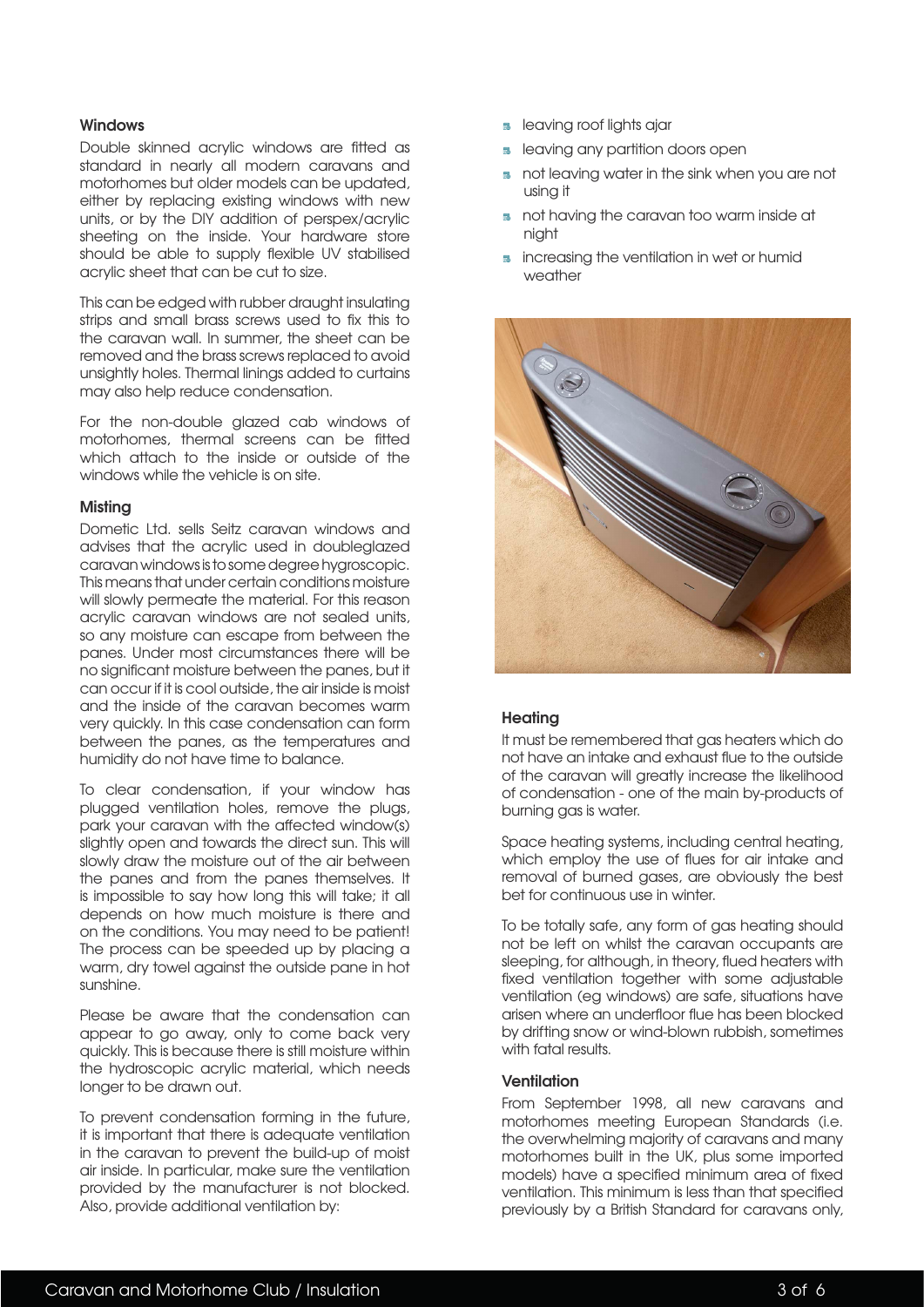but has been tested to ensure safety levels are retained. This is intended to help improve heat retention and reduce problems with draughts.

No matter how tempting it may be to block these vents, this must never be done. Not only will it increase the risk of condensation, but it could be positively dangerous when gas appliances are in use.

If additional ventilation is desired (particularly to address condensation issues in winter, when opening a window is hardly an ideal solution), fitting an additional roof ventilator can be effective. Many different types are available operating by natural air movement or electrically. Some caravans have extractor fans fitted as standard, but any competent DIY enthusiast can easily fit one without specialist tools, ensuring that all holes cut in panels are particularly well sealed against damp and rain.

#### **Dehumidifying**

Crystalline or gel-based chemical products are available which can remove moisture from the air to reduce condensation. They require regular changing and often have a limited effectiveness. Mains powered electric dehumidifiers are much more effective, but they are expensive, and need their moisture-retaining tanks emptied on a regular basis.

#### **Other tips**

Under-mattress condensation can be alleviated by perforating the bedding locker tops if made of solid plywood. Considerable benefit will also be obtained by:

- **B** laying a thick blanket, doubled, under the mattress and airing the blanket if possible during the day
- **6** or consider using a specialist mattress underlay which is designed to aid removal of the moisture that builds up in the mattress. Hessian or rush-type beach mats could also be used.

If mattresses can be reversed this would help each time the bed is made, so that any slight condensation on the mattress underside will evaporate during the day. When the caravan is left for a period of time, stand the mattresses on their sides, so that there is free circulation of air around them. For winter storage it is preferable to remove them to a warm house.

### Insulation ratings for new vehicles

Caravans built to European Standards (i.e. 1999 models from September 1998 onwards) are given one of three grades to indicate the effectiveness of their insulation and their heating systems:

- **6** Grade 1 rating specifies a minimum degree of insulation but does not measure the capabilities of the heating system. These caravans should be considered suitable for 'seasonal' rather than all year round use.
- **6** Grade 2 rating requires the same level of insulation but adds a requirement for a heating system capable of maintaining the interior at 20 °C when it is 0 °C outside. This grade should be suitable for 'extended seasonal' usage, or all year round in reasonably favourable climates like the UK.
- **6** Grade 3 has a higher standard for both insulation and heating, such that the interior can be kept at 20°C when it is -15°C outside. It also requires that the water system can be filled and will then operate when the outside temperature is -15°C. These caravans should be habitable all year round in almost any weather conditions.

Caravan rated to Grade 3 have started to become widely available in the UK over the past few years. The standard for motorhomes is somewhat different and remains less commonly adopted by manufacturers. There are three grades, but these indicate heating classification, not insulation performance. In fact, there is no specific requirement for motorhomes to have insulation although clearly most, if not all, will have.

Grade 1 means the heating has not been rated. Grade 2 heating will achieve 20 °C inside when it is 0 °C outside. Grade 3 heating will achieve 20°C inside when it is -5°C outside and also requires that the fresh (but not waste) water supply must operate when it is -15°C outside. The reason for the less tringent requirement compared to caravans is that motorhomes will almost invariably include a relatively poorly insulated cab area (without double glazed windows or particularly effective insulation in the doors, say) which is open to the habitation area. This makes it virtually impossible to specify an overall insulation level for the vehicle at a meaningful level.

Note that vehicles such as panel van conversions are especially difficult to insulate effectively, due to factors such as their metal sides and floors.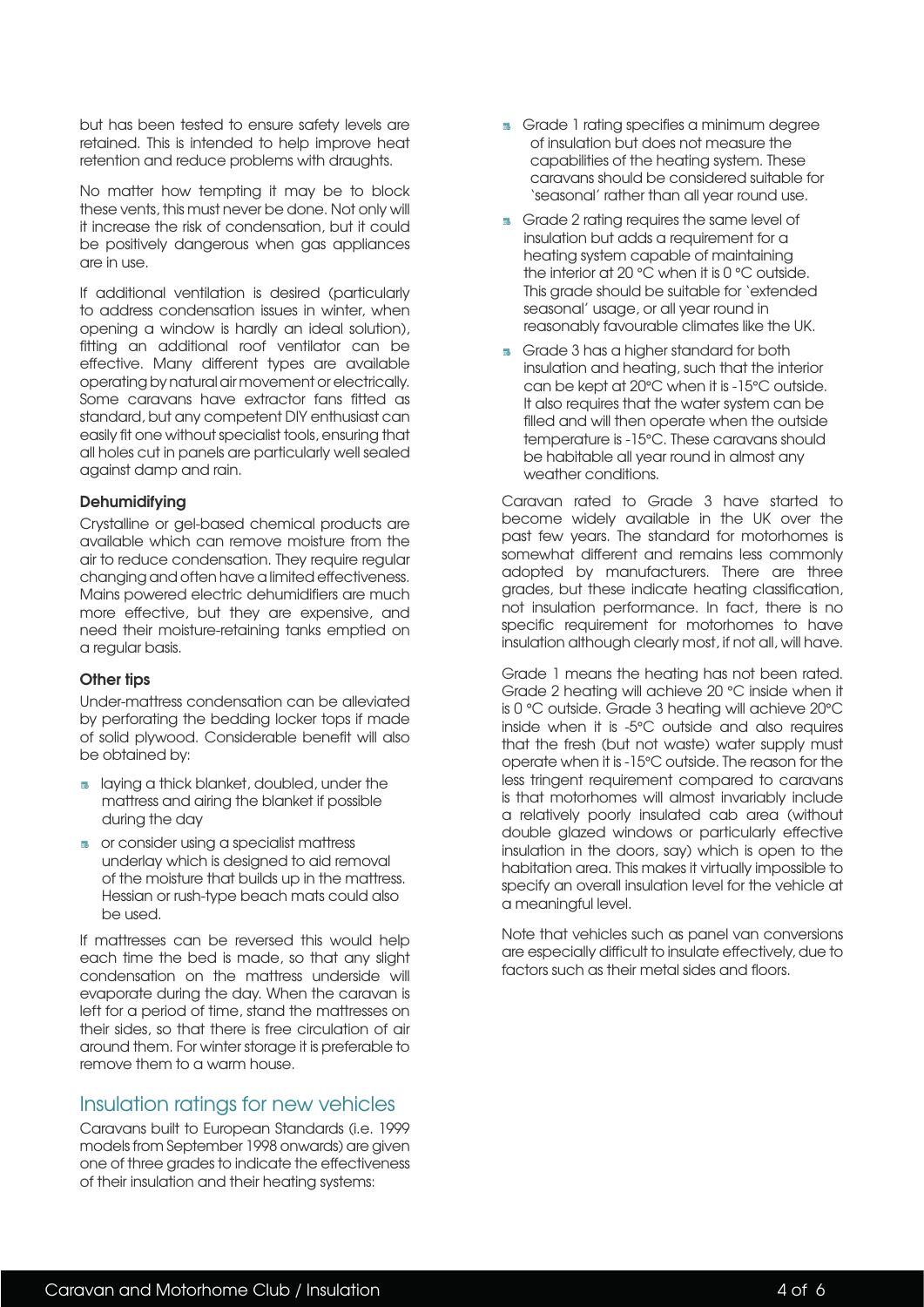## Useful addresses

| <b>Item</b>                                          | <b>Comments</b>                                                                                                                                                                                                    |
|------------------------------------------------------|--------------------------------------------------------------------------------------------------------------------------------------------------------------------------------------------------------------------|
| Replacement windows                                  | Exhaust Ejector Co Ltd<br>ic.<br>11 Wade House Road<br>Shelf, Halifax<br><b>West Yorkshire</b><br>HX3 7PE<br>Tel: 01274 679524<br>www.eeco-ltd.com                                                                 |
|                                                      | Airborn<br><b>To</b><br>Unit 42, First Avenue<br>Deeside Industrial Park East<br>Flintshire CH5 2NU<br>Tel: 01244 280838<br>www.ppa-group.com/Leisure_about.asp                                                    |
|                                                      | <b>Miriad Products</b><br>Ē6<br>Polyplastic BV<br>Park Lane<br>Dove Valley Park<br>South Derbyshire DE65 5BG<br>Tel: 01283 586060<br>www.miriad-products.com                                                       |
| <b>Extractor fans</b>                                | Fiamma Turbo Vent 1 12V extractor fan<br>EG.                                                                                                                                                                       |
|                                                      | Available through main caravan accessory stockists<br>http://www.fiamma.com/products/QMP.asp?Fam=P05                                                                                                               |
|                                                      | Flettner 2000 wind powered extractor fan<br>EG.<br><b>Flettner Ventilator Ltd</b><br>Kingsbury House Business Centre<br>468 Church Lane<br>Kingsbury<br>London NW9 8UA<br>Tel: 020 8200 2321<br>www.flettner.co.uk |
|                                                      | Dometic GY20 Ventilator operated by natural movement of outside air<br>io<br>Dometic UK Ltd<br>The Brewery<br><b>Blandford St Mary</b><br>Dorset DT11 8LS<br>Tel: 0844 626 0133                                    |
| Nationwide manufacturers of<br>polyurethane sheeting | Kingspan Insulation Ltd<br>Ē.<br>Pembridge<br>Leominster<br>Herefordshire HR6 9LA<br>Tel: 01544 388601<br>http://www.insulation.kingspan.com/uk/index.htm                                                          |
| Motorhome cab insulation<br>screens Silverscreens    | (J&M Designs)<br>EG.<br>PO Box 9<br>Cleckheaton<br>W Yorks BD19 5YR<br>Tel: 01274 872151<br>www.silverscreens.co.uk                                                                                                |